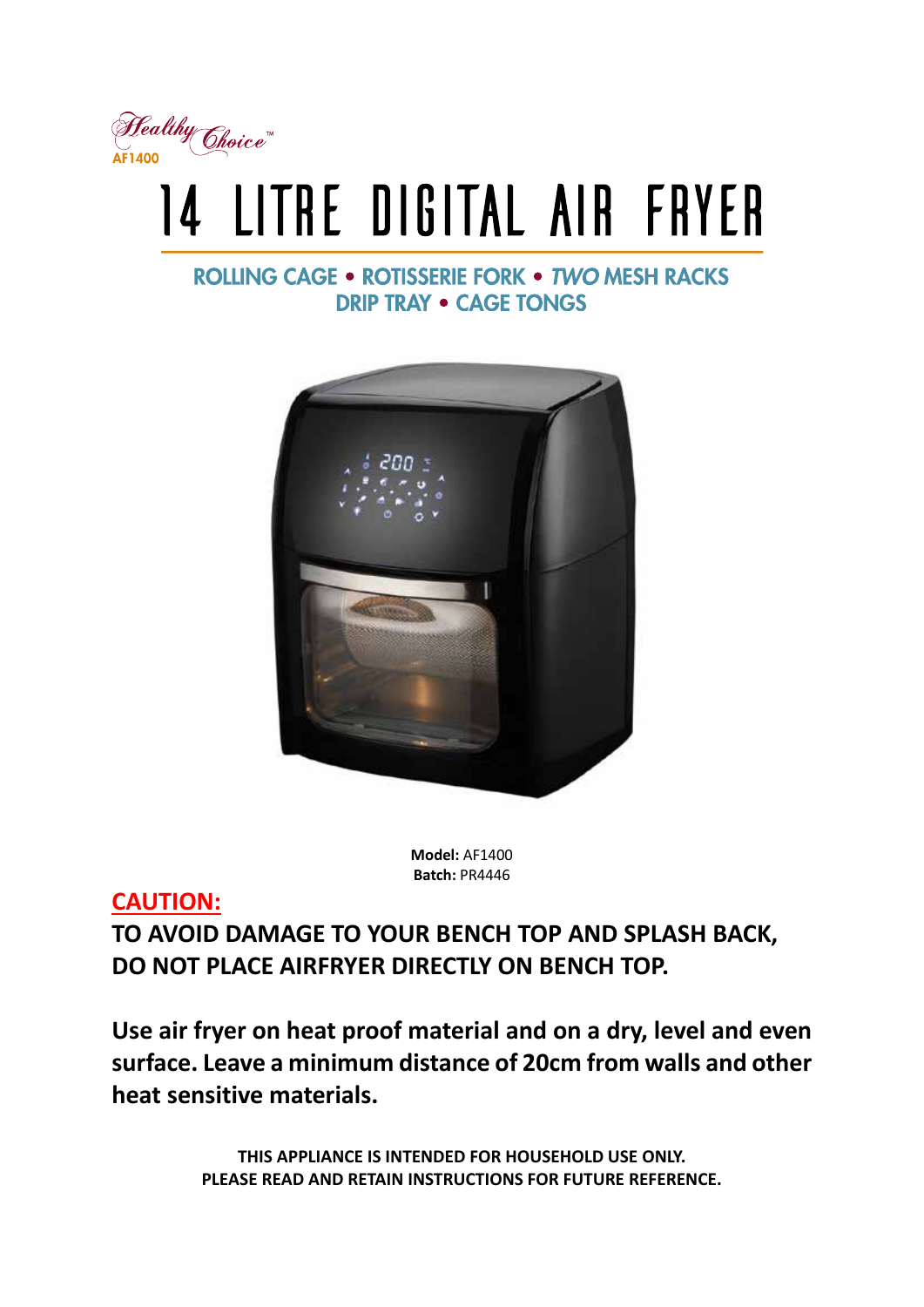#### **CAUTION:**

TO AVOID DAMAGE TO YOUR BENCH TOP AND SPLASH BACK, DO NOT PLACE AIR FRYER DIRECTLY ON BENCH TOP.

Please use air fryer on heat proof material and on a dry, level and even surface. Leave a minimum distance of 20cm from walls and other heat sensitive materials.

Do not place the appliance against a wall or against a wall or against other appliances.

Hot air up to 160 Degrees expels through the rear vent of the appliance.

Leave at least 20cm clearance around the entire appliance, including directly above it.

Additional care should be taken when placing appliances on bench top surfaces or near splash backs where such materials (Acrylics, timber, stone etc.) do not have the high heat resistant properties.

Place the appliance on top of a heat resistant material between bench and appliance and further away from wall surfaces/ splash backs.

#### **IMPORTANT SAFEGUARDS:**

### **When using electrical air fryers, basic safety precautions should always be followed, including the following:**

1. Read the instructions carefully before use.

2. Remove and safely disregard any packaging material and labels before using this product for the first time. Ensure children and babies do not play with plastic bags or any packaging materials.

3. Before use, check that your local voltage corresponds with the specifications shown on the appliance nameplate located under the appliance.

4. Always operate the appliance on a horizontal surface which is level, stable and noncombustible. Do not operate the appliance on or near combustible materials such as tablecloths or curtains.

5. Do not place the appliance on or near a hot gas or electric burner, or in a heated oven.

6. Never connect this appliance to an external timer or separate remote-control system.

7. Never use this appliance with an extension cord or power board. Ensure it is plugged into a dedicated power point and without any other appliances on the same outlet.

8. Do not turn on the power until the appliance and parts are in place as required. Make sure the door is closed before plugging in and switching on the power.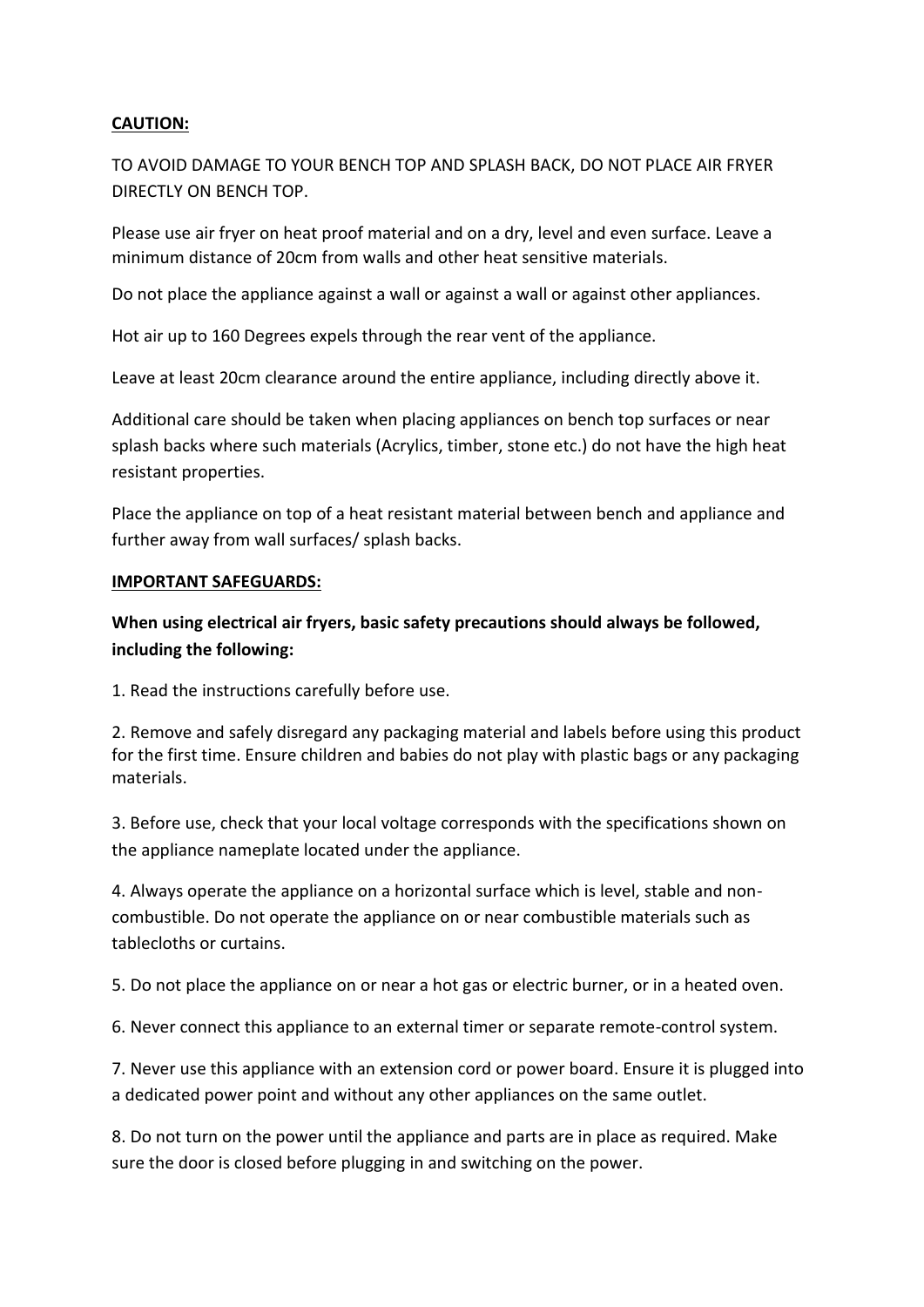9. To protect against electric shock, do not immerse the cord, plug, or appliance in water or any other liquid. Do not expose the appliance to dripping or splashing and ensure that no objects filled with liquids such as vases are placed on the appliance. Do not put any water or other liquid into the main housing of the appliance through the vents. Do not rinse it under the tap.

10. Do not touch the appliance, power cord or power plug with wet hands.

11. Unplug from the outlet when not in use and before cleaning. Allow the appliance to cool down (if relevant) before putting on or taking off the parts, and before cleaning.

12. The appliance does not contain any serviceable parts inside. Do not attempt to open and repair the appliance yourself. All components should only be serviced by a qualified technician.

13. Do not use the appliance if the plug, power cable or unit itself are damaged. If the power cord is damaged, you must have it replaced at a service centre with qualified persons in order to avoid a hazard.

14. Do not use the appliance for anything other than the intended use. It is for household use only. It is not to be used outdoors or for commercial purposes.

15. Close supervision is necessary when any appliance is used near children. Keep the appliance and power cord out of reach of children when it is in operation or during the cooling process.

16. This appliance is intended to be used in household and similar applications such as:

- staff kitchen areas in shops, offices and other working environments;
- farm houses;
- by clients in hotels, motels and other residential type environments;
- bed and breakfast type environments.

17. This appliance should be operated on a separate electrical power point from other operating appliances. If the power point is overloaded with other appliances, this appliance may not work properly.

18. Extreme caution must be used when moving an air fryer containing hot food.

19. Leave enough open space from other objects while in use. Do not block air intakes or exhausts.

20. Do not place the appliance against a wall or against other appliances. Leave at least 20 centimetres of free space on the back and sides and above the appliance. Do not place anything on top of the appliance.

21. When the appliance is in operation, air is released through the air outlet vent. Keep your hands and face at a safe distance from the air outlet vent.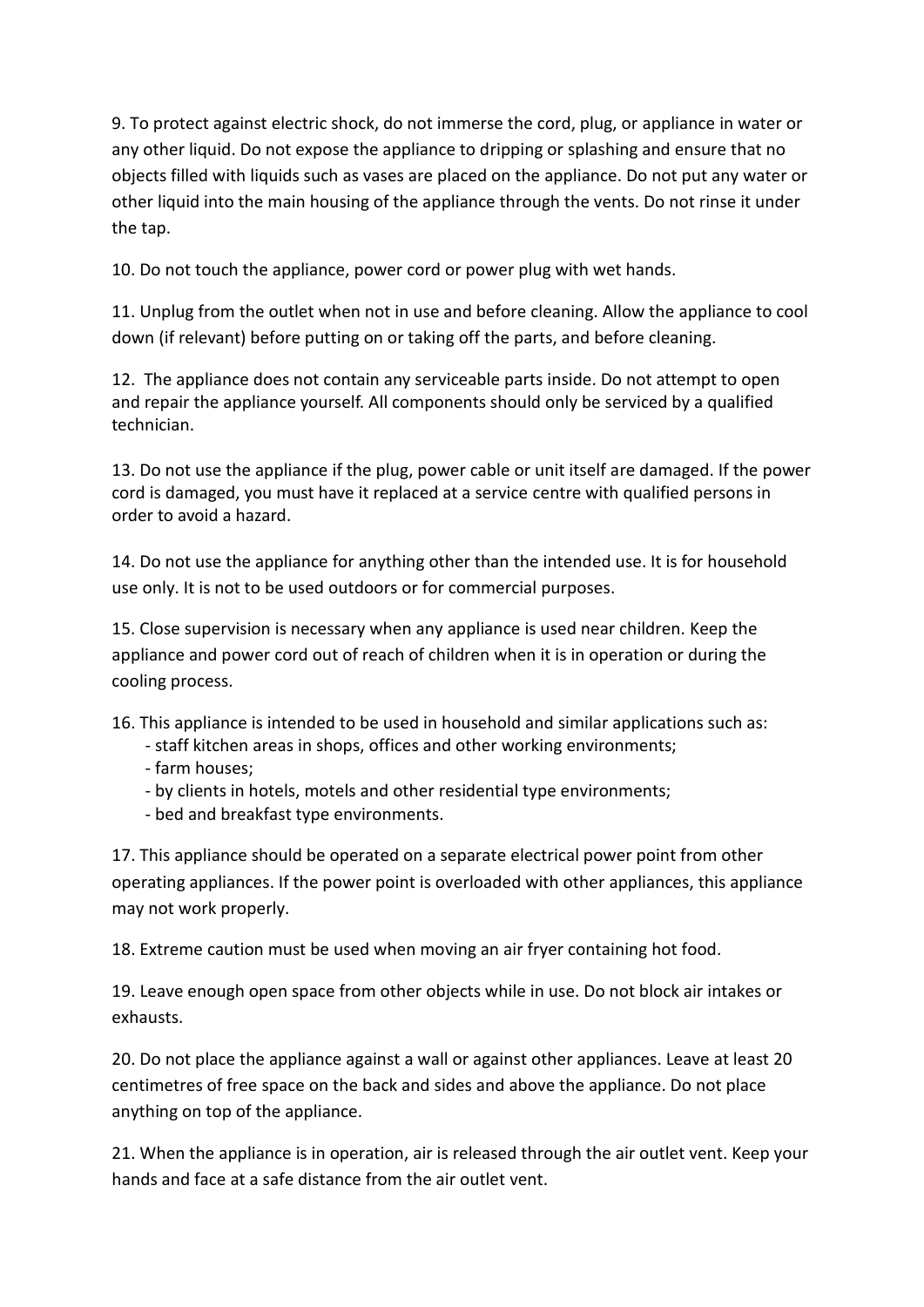22. Do not touch the hot surfaces. The appliance's outer surfaces may become hot during use. The rolling cage and rotisserie fork set will be hot. Wear oven mitts or use the cage tongs to remove it. Wear oven mitts when handling the mesh pieces and drip tray.

23. Do not cover the appliance while in use.

24. Do not let the cord hang over the edge of the table or counter.

25. Do not unplug the appliance by pulling on the cord.

26. This appliance is not designed to be used by people (including children) with a physical, sensory or mental impairment, or people without knowledge or experience, unless they are supervised or given prior instructions concerning the use of the appliance by someone responsible for their safety. Children must be supervised to ensure that they do not play with the appliance.

27. Do not leave the appliance operating while unattended.

28. The appliance may emit light smoke during its first use. It is not defective, and the smoke will burn off within a few minutes.

29. Should the appliance emit black smoke, un-plug it immediately. Wait for the smoke to stop before removing the contents inside.

#### **SHORT CORD INSTRUCTIONS:**

Do not use with an extension cord. A short power supply cord is provided to reduce the risks resulting from being entangled in or tripping over a long cord.

#### **OVERHEATING PROTECTION:**

Should the inner temperature control system fail, the overheating protection system will be activated, and the appliance will not operate. Should this happen, unplug the power cord. Allow time for the appliance to cool completely before restarting or storing.

#### **ELECTRIC POWER:**

If the electrical circuit is overloaded with other appliances, this appliance may not operate properly. It should be operated on a dedicated electrical circuit.

#### **AUTOMATIC SHUT-OFF:**

The appliance has a built-in shut-off device that will automatically shut down the appliance when the timer LED reaches zero.

You can manually switch off the appliance by selecting the power button. The fan will continue running for about 30 seconds to cool down the unit.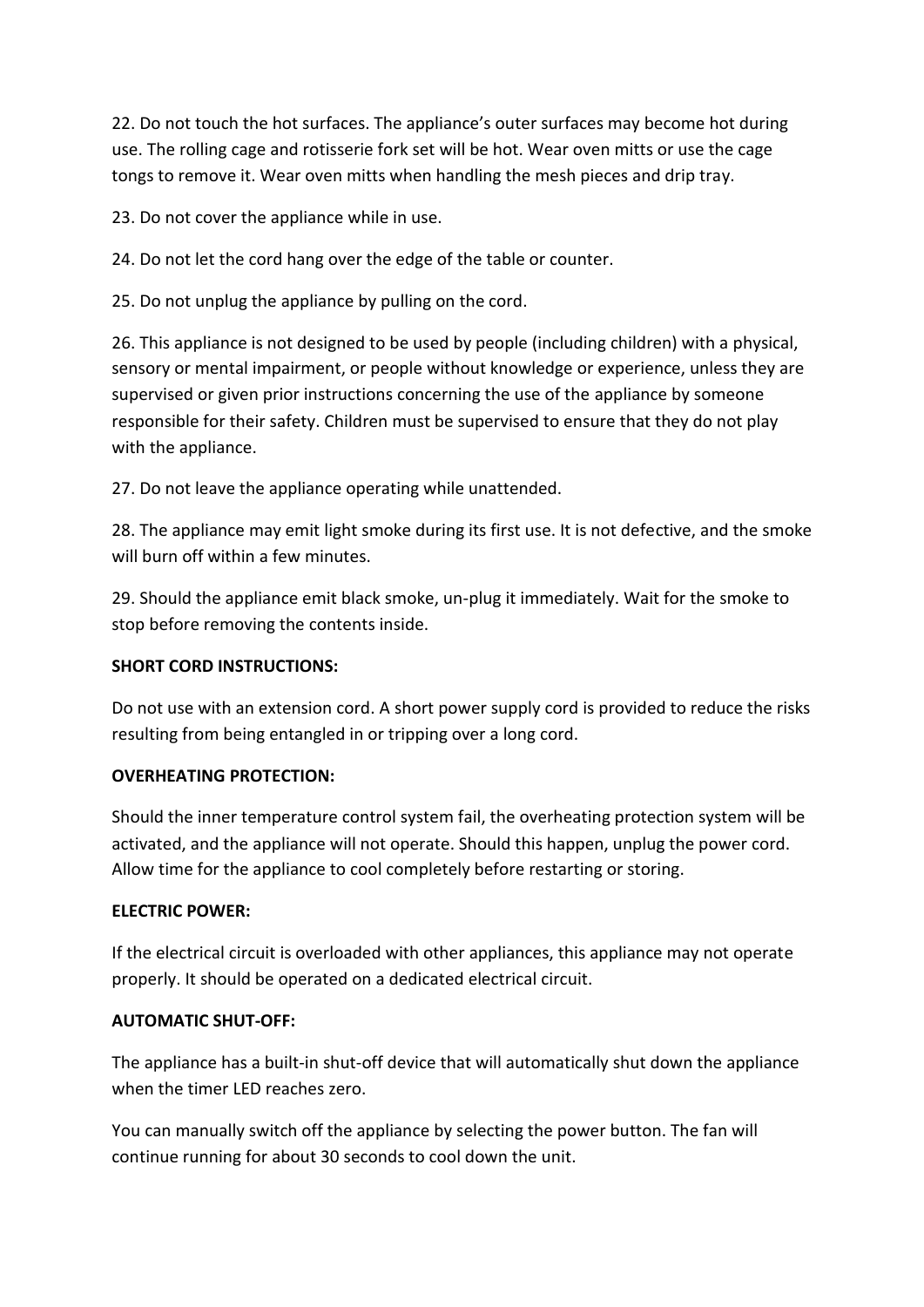#### **PREPARATION FOR USE:**

Before using the air fryer for the first time:

Warning: when using for the first time, the air fryer may emit slight odour which is not harmful and will disappear after a few minutes. This is because a protective oil was applied to protect parts from possible friction in transport.

Carefully unpack the air fryer and remove all the packing materials.

Place the air fryer on a flat, heat-resistant non-flammable surface.

Use a soft sponge and soapy water to remove any dust on the surface that may happen during packing and transport. Allow the air fryer to dry before use.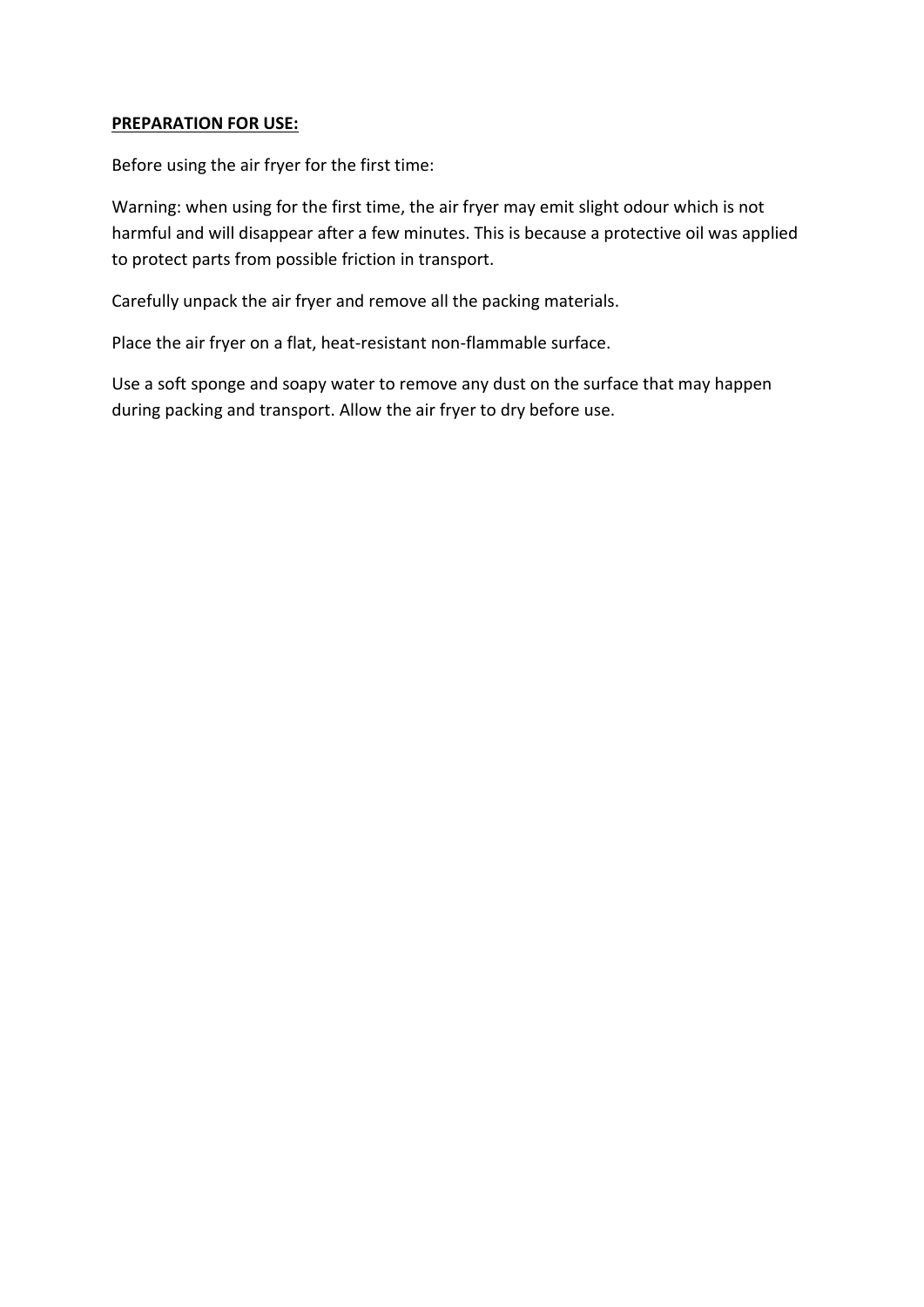## **PARTS:**





- 1. Main unit
- 2. Control panel
- 3. Air intake vents
- 4. Air outlet vents
- 5. Mesh rack 2 included
- 6. Rolling cage
- 7. Drip tray
- 8. Rotisserie fork set
- 9. Fetch tool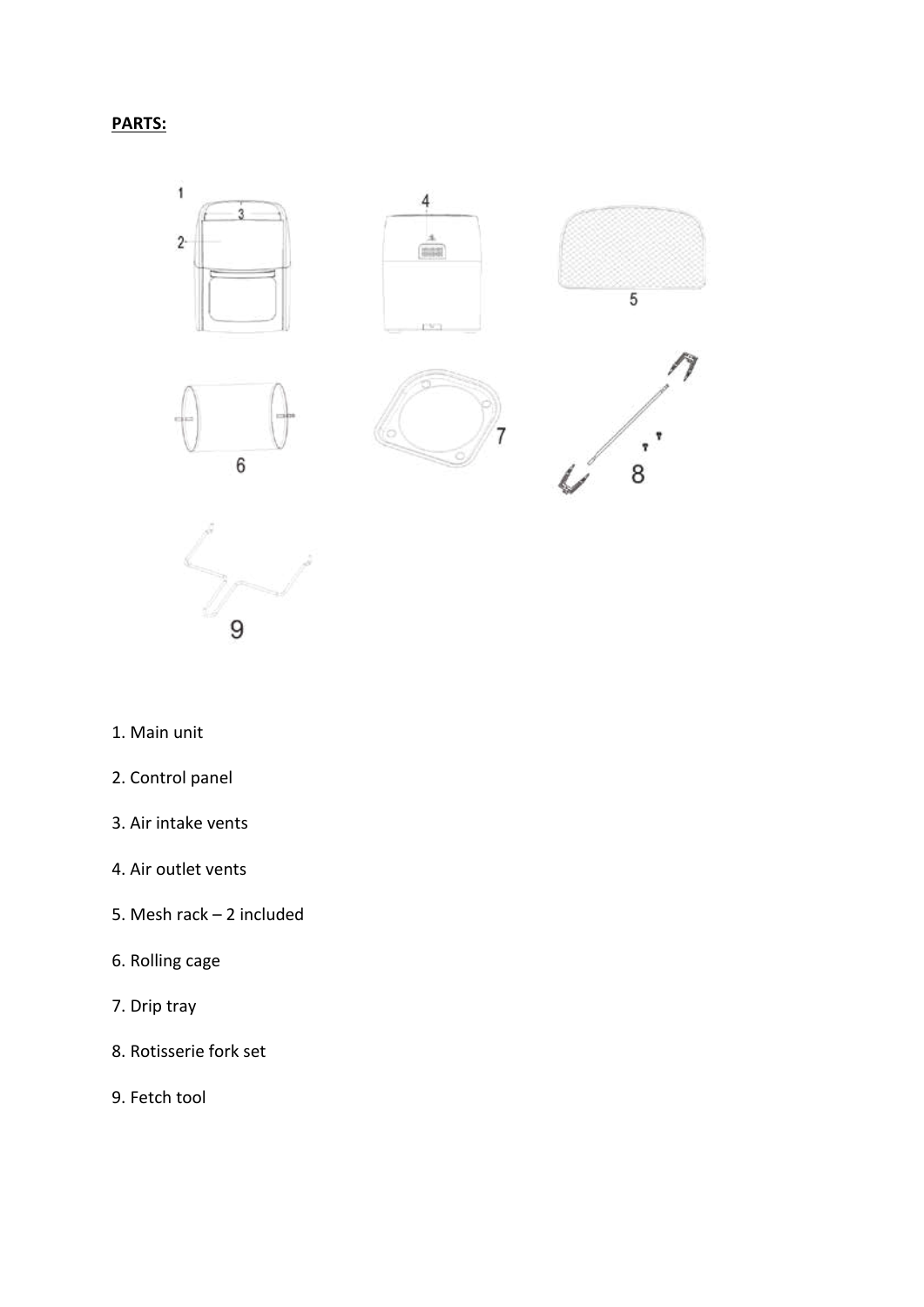#### **PRODUCT USE AND ACCESSORIES:**

\* Choose an accessory to use for different cooking styles.

#### **2 X Mesh racks:**

• The mesh racks can be used for dehydrating snacks, cooking crispy snacks or reheating foods like pizza, etc.

• Ideal for multi-level cooking.

• Slide along the rack shelf to install or remove the mesh racks. The curved side points in towards the rear of the air fryer.

• Rotate the mesh racks mid cycle for even cooking.

#### **Drip tray:**

• Cook with the drip tray at the bottom of the air fryer for easy clean-ups.

• Always keep the drip tray in the lowest layer inside the air fryer for gathering oil from fried food.

**Note:** Please use your own oven mitts to remove the drip tray after the cooking is complete.

#### **Rotisserie fork set:**

- Use for roasts or a whole chicken. The max weight capacity for the rotisserie is 1 kilogram.
- Force the shaft length-ways through the meat and center.
- Slide the forks onto the shaft from either end into the meat then lock into place with the screws. Ensure the other screw is fitted tightly to the rotisserie stick.

**Note:** You can adjust the screws closer to the middle if needed, but never outwards towards the ends.

**Note:** Ensure that the roast meat or chicken are not too large and are able to rotate freely inside the air fryer.

**Note:** Tie up the chicken or other roast meat with cooking string to hold it tightly around the rotisserie stick.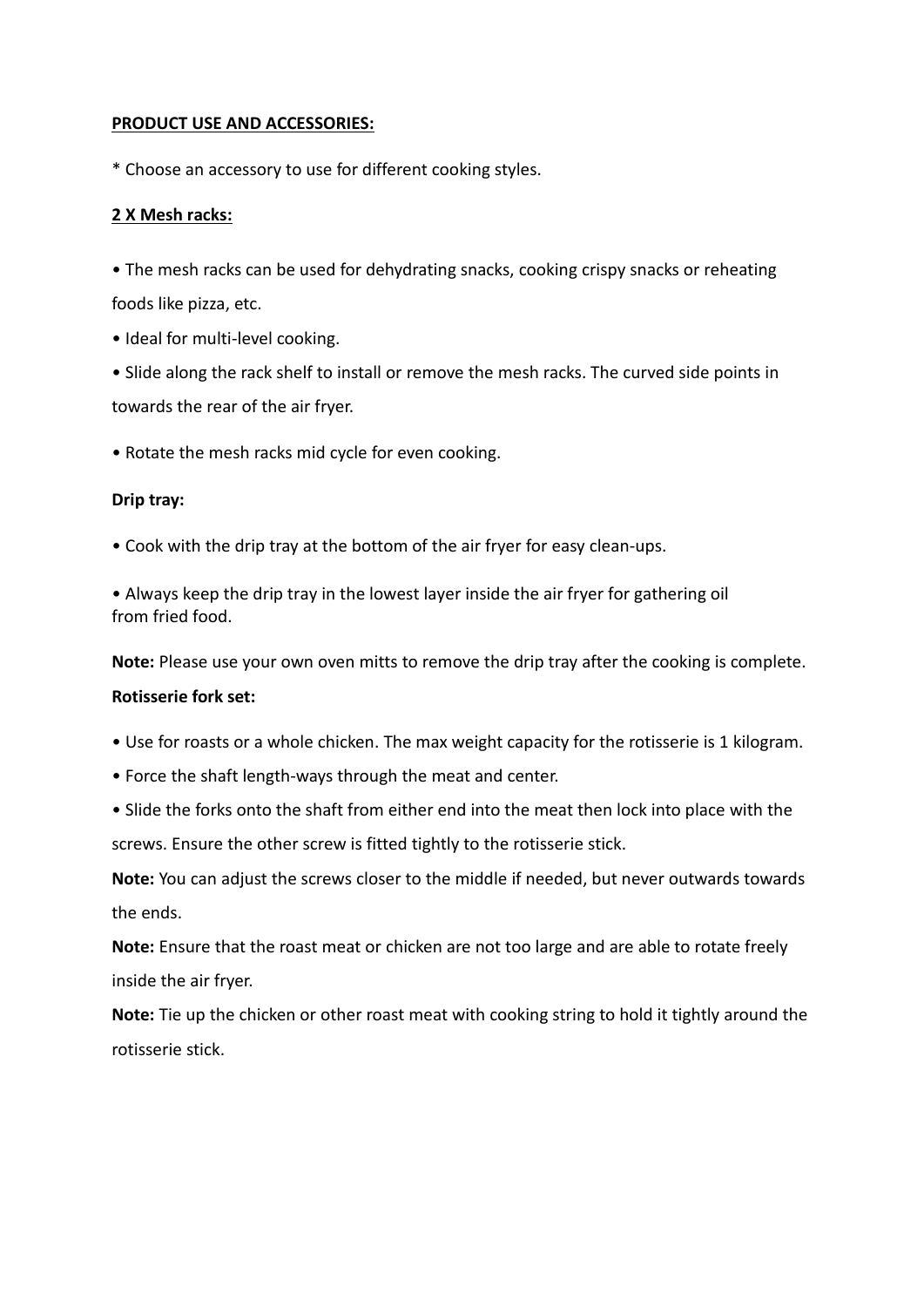



#### **Rolling cage:**

- Great for chips, popcorn and roasting nuts.
- Use the clasp to open and lock the rolling cage.

# **Installing the rolling cage or rotisserie fork set inside the air fryer:**

The rotisserie shaft on the rolling cage and the fork set has a left side and a right side which differ from each other.



# **ROTISSERIE SHAFT** LEFT SIDE RIGHT SIDE

The right-hand side can be determined by looking for the side which has two notches cut out of it, whereas the left-hand side has one notch cut out of it.

The left-hand side of shaft is placed into the left-hand side socket inside the air fryer. The right-hand side of shaft is placed into the hangar on the right-hand side inside the air fryer.

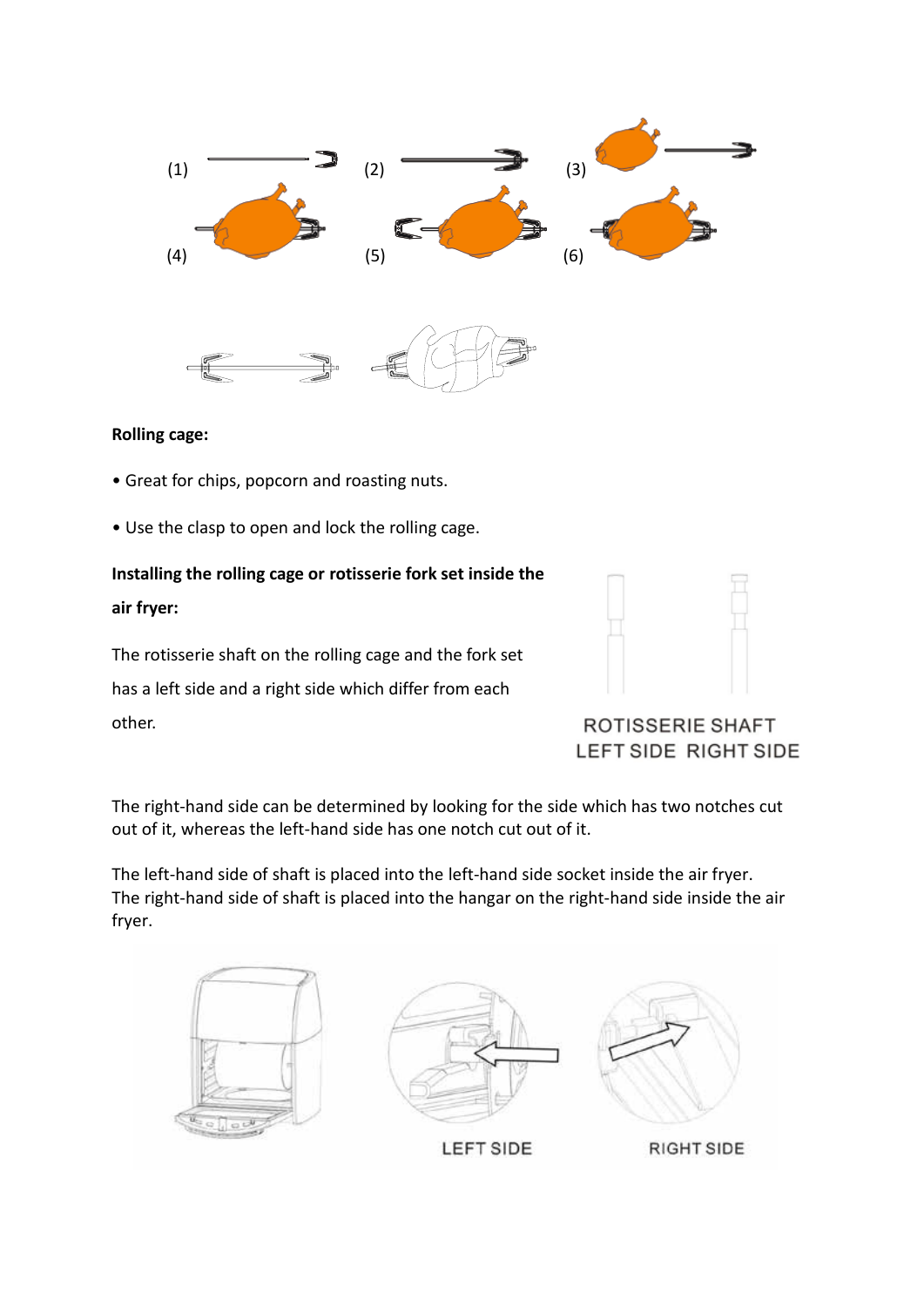#### **Fetch tool:**

• Use to remove roasts or chicken which have been cooked using the rotisserie and also for removing the rolling cage from the air fryer.

• Place under the rotisserie stick and then lift gently.



#### **REMOVEABLE DOOR:**

- The door is detachable for easy cleaning.
- Open the door to a 30° angle and gently remove it by sliding it out and upwards.
- The removeable door can be washed in warm soapy water.
- The removeable door is not dishwasher safe.
- Reattach the door by holding it at a 30° angle and gently pushing it in and downward.

#### **CONTROL PANEL:**

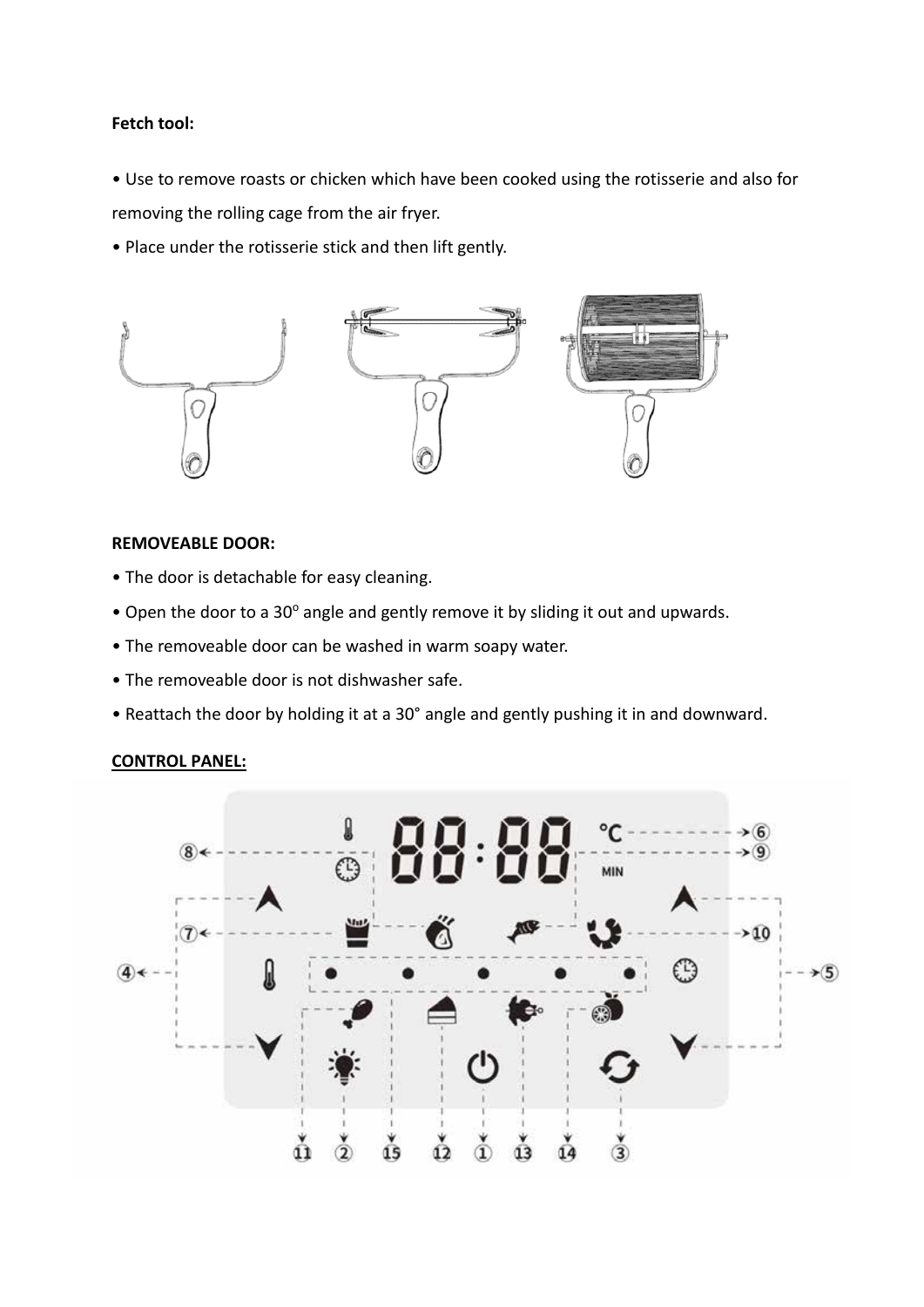# **1. Power / start – stop button:**

Once the air fryer is plugged in, it will beep once, then the screen will light up and then go off. The power button will remain illuminated.

• Press the power button and hold down for 3 seconds to turn the screen on.

• Pressing the power button a second time will activate the cooking process at the default temperature of 185°C and time of 15 minutes.

• Pressing the power button for two seconds at any time during the cooking process will shut down the air fryer, causing the screen to display OFF. The fan will continue running for up to 30 seconds to cool down the appliance.

#### **2. Internal light:**

This button will help you check the cooking progress while the air fryer is in operation.

**Note:** Opening the door during the cooking process will pause the air fryer until the door is securely closed again. The internal light will always illuminate while the door is open.

#### **3. Rotation button:**

Select this button when cooking with the rotisserie fork set or rolling cage. This rotation mode can be used with any cooking pre-set program. The rotation icon will blink while it is in use.

#### **4. Temperature control buttons:**

Press the arrows up or down to increase or decrease the cooking temperature in 5 degree increments.

The temperature range can be set between 65 degrees to 200 degrees on all cooking modes, except for dehydrate.

The temperature range for dehydrate can be set between 30 degrees to 80 degrees.

#### **5. Timer control buttons:**

Press the arrows up of down to increase or decrease the cooking time.

The cooking time can be set between 1 minute to 60 minutes on all cooking modes except for dehydrate.

The cooking time for dehydrate can be set between 2 hours and 24 hours in 30 minute increments.

#### **6. LED Digital display:**

The digital display will switch between the cooking temperature and the time remaining during the cooking process.

#### **7 – 14: Cooking pre-sets:**

Selecting any of these will set the time and temperature to a default setting for that particular button.

You may override these pre-sets by using the timer and temperature buttons.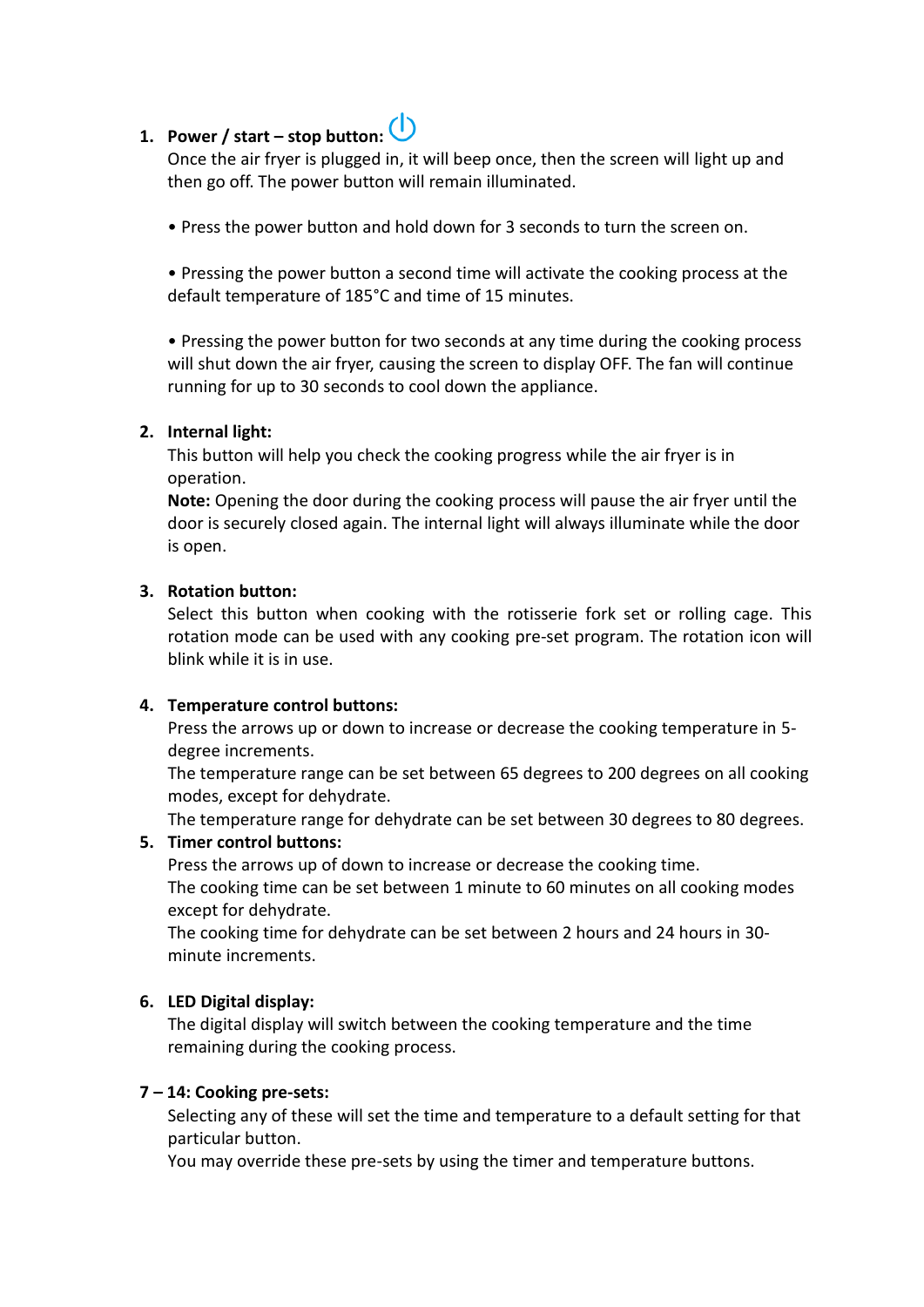#### **15: Running lights:**

These lights will blink in a sequence while cooking is in progress and will continue for up to 15 seconds after cooking has ended.

|                | <b>Preset</b>  | <b>Time</b> | <b>Temperature</b>       |
|----------------|----------------|-------------|--------------------------|
| 1              | Chips          | 15 minutes  | $200^\circ$ C            |
| $\overline{2}$ | <b>Steak</b>   | 25 minutes  | $185^\circ$ C            |
| 3              | Fish           | 15 minutes  | $200^\circ$ C            |
| 4              | Shrimp         | 12 minutes  | $160^\circ$ C            |
| 5              | Chicken pieces | 40 minutes  | $185^\circ$ C            |
| 6              | <b>Bake</b>    | 30 minutes  | $175^\circ$ C            |
| 7              | * Rotisserie   | 30 minutes  | $200^\circ$ C            |
| 8              | Dehydrator     | 4 hours     | $30^\circ$<br>$\epsilon$ |

#### **PRESET COOKING TIMES AND TEMPERATURES:**

\*Note on Rotisserie:

Cooking time for meat on the rotisserie, for example a whole roast chicken will vary with weight. Use a meat thermometer (not included) to check the internal temperature of the meat as per this guide below. This guide is only a reference.

| Food               | <b>Type</b>                 | <b>Internal temperature</b> |
|--------------------|-----------------------------|-----------------------------|
| Beef and veal      | Ground                      | $70^\circ$ C                |
|                    | Roast, medium steak         | $70^\circ$ C                |
|                    | Rare steak                  | $63^\circ$ C                |
| Chicken and turkey | <b>Breasts</b>              | $75^\circ$ C                |
|                    | Ground. Stuffed             | $75^\circ$ C                |
|                    | Whole bird, legs, thighs,   | $75^\circ$ C                |
|                    | wings                       |                             |
| Fish and shellfish | Any type                    | $63^\circ$ C                |
| Lamb               | Ground                      | $70^\circ$ C                |
|                    | Roast, medium steak         | $70^\circ$ C                |
|                    | Rare steak                  | $63^\circ$ C                |
| Pork               | Ground, chops, ribs, roasts | $70^\circ$ C                |
|                    | Fully cooked ham            | $60^\circ$<br>$\epsilon$    |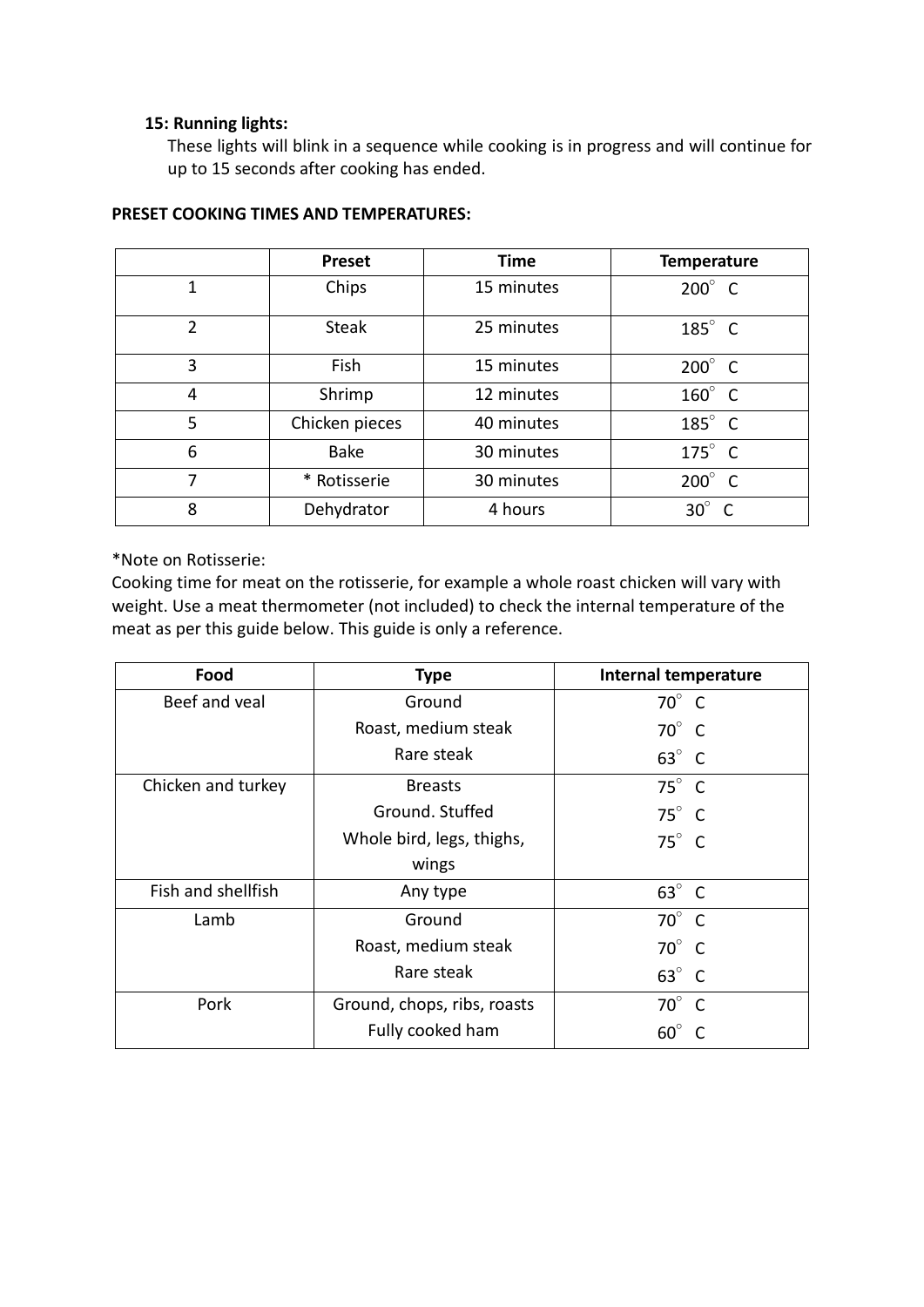#### **OPERATION:**

#### **COOKING WITH THE AIR FRYER:**

- 1. Place the food onto a mesh rack, on the rotisserie fork set or into the rolling cage.
- 2. Place the food and chosen accessory into the air fryer and close the door. Plug the power cord into a 220-240V dedicated outlet.
- 3. Press the power button once.
- 4. Select a preset cooking program or manually set the cooking time and temperature.
- 5. Once the desired cooking time and temperature have been selected, press the power button to begin the cooking process.

#### **MANUALLY SETTING THE TIME AND TEMPERATURE:**

- 1. Press one of the preset cooking program icons.
- 2. Press the arrows up or down to adjust the cooking temperature or time.
- 3. Once the desired cooking time and temperature are shown on the screen, press the power button to begin the cooking process.

#### **COOKING CHART:**

These cooking times are a guide only. They could vary depending on quantity, initial temperature, and weight.

| Food                   | <b>Time</b>    | <b>Temperature</b> | <b>Additional information</b> |
|------------------------|----------------|--------------------|-------------------------------|
| Thin frozen chips      | $15 - 20$ mins | 200°C              |                               |
| Thick frozen chips     | $20 - 25$ mins | 200°C              |                               |
| Homemade chips         | $15 - 20$ mins | 200°C              | Add 1/2 tablespoon oil        |
| Homemade potato wedges | $18 - 22$ mins | $180^{\circ}$ C    | Add 1/2 tablespoon oil        |
| Homemade potato cubes  | $12 - 18$ mins | $180^{\circ}$ C    | Add 1/2 tablespoon oil        |
| Hash browns            | $15 - 18$ mins | $180^{\circ}$ C    |                               |
| Potato gratin          | $25 - 30$ mins | $200^{\circ}$ C    |                               |
| <b>Steak</b>           | $10 - 15$ mins | $180^{\circ}$ C    |                               |
| Hamburger              | $10 - 15$ mins | 180°C              |                               |
| Pork chops             | $10 - 15$ mins | $180^{\circ}$ C    |                               |
| Sausage roll           | $13 - 15$ mins | $200^{\circ}$ C    |                               |
| Chicken drumsticks     | $25 - 30$ mins | 180°C              |                               |
| Chicken breast         | $15 - 20$ mins | 180°C              |                               |
| Spring rolls           | $8 - 10$ mins  | 200°C              | Use oven-ready                |
| Frozen chicken nuggets | $10 - 15$ mins | $200^{\circ}$ C    | Use oven-ready                |
| Fish fingers           | $6 - 10$ mins  | 200°C              | Use oven-ready                |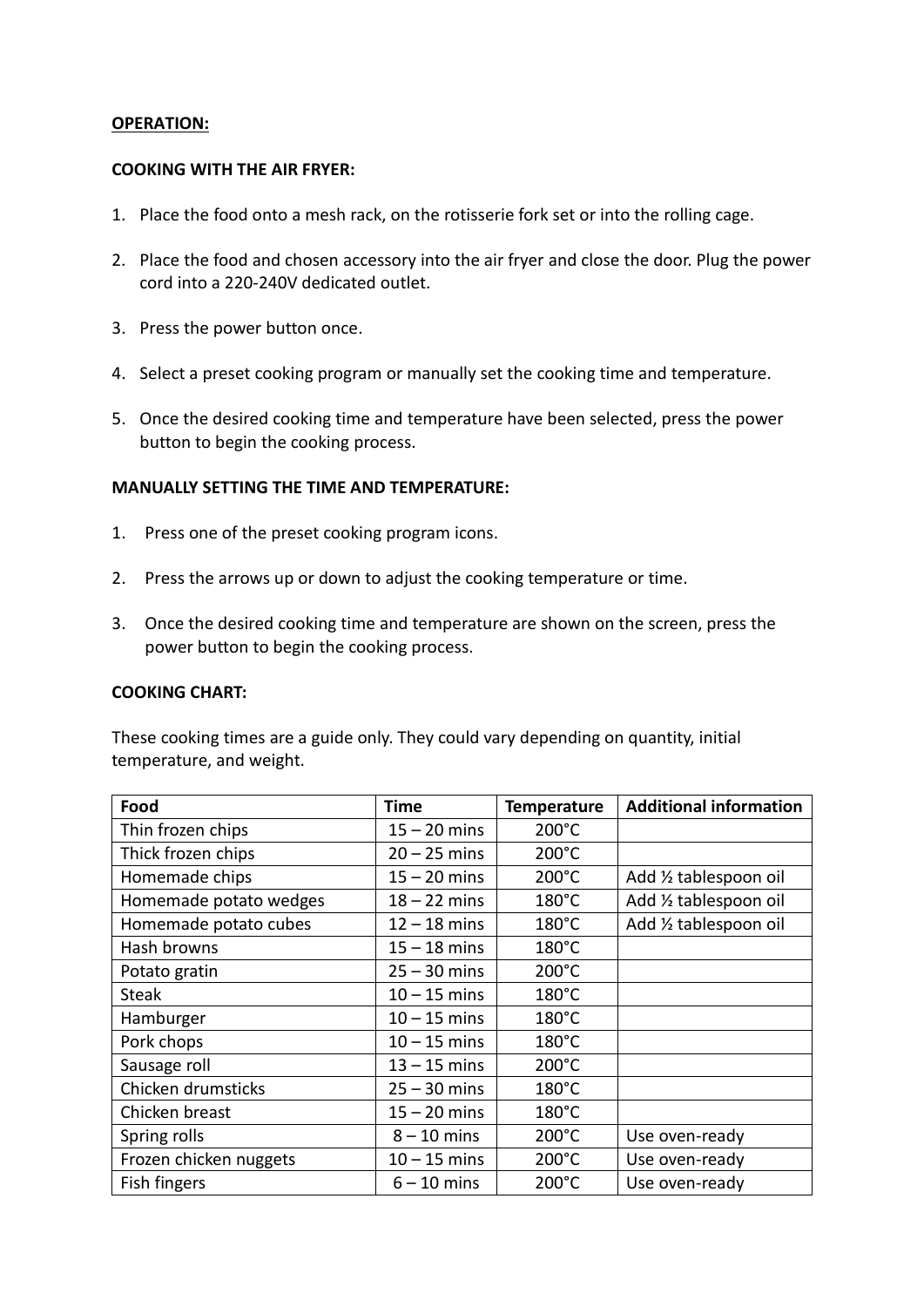| Food               | <b>Time</b>    | <b>Temperature</b> | <b>Additional information</b> |
|--------------------|----------------|--------------------|-------------------------------|
| Mozzarella sticks  | $8 - 10$ mins  | $180^{\circ}$ C    | Use oven-ready                |
| Stuffed vegetables | 10 mins        | $160^{\circ}$ C    |                               |
| Cake               | $20 - 25$ mins | $160^{\circ}$ C    | Use a baking dish             |
| Quiche             | $20 - 22$ mins | $180^{\circ}$ C    | Use a baking dish             |
| <b>Muffins</b>     | $15 - 18$ mins | $200^{\circ}$ C    | Use a baking dish             |
| Sweet snacks       | 20 mins        | $160^{\circ}$ C    | Use a baking dish             |
| Frozen onion rings | 15 mins        | $200^{\circ}$ C    |                               |

*\*Baking dish not included, use your own oven safe bake ware.*

#### **MAKING HOME MADE CHIPS:**

For the best results, we advise to use frozen pre-baked chips. If you want to make homemade chips, follow the steps below:

1. Peel the potatoes and cut them into sticks.

2. Soak the potato sticks in a bowl of water for at least 30 minutes, take them out and dry them with kitchen paper.

3. Pour ½ tablespoon of olive oil in a bowl, put the sticks on top and mix until the sticks are coated with the olive oil.

4. Remove the sticks from the bowl and put the sticks into the rolling cage.

5. Fit the rolling cage inside the air fryer.

6. Cook the chips for 20 – 25 minutes at 200°C. Ensure the rotisserie button has been pressed.

#### **TIPS:**

͌ Foods that are smaller in size usually require a slightly shorter cooking time than larger ones.

͌ Large quantities of food only require a slightly longer cooking time than smaller quantities.

͌ Flipping or turning smaller sized foods halfway through the cooking process ensures that all the pieces are evenly fried.

 $\cdot$  Misting a bit of vegetable or olive oil on fresh potatoes is suggested for a crispier result. When adding a little oil, do so just before cooking.

͌ Snacks normally cooked in an oven can also be cooked in the air fryer.

 $\cdot$  Use premade dough to prepare filled snacks quickly and easily. Premade dough also requires a shorter cooking time than homemade dough.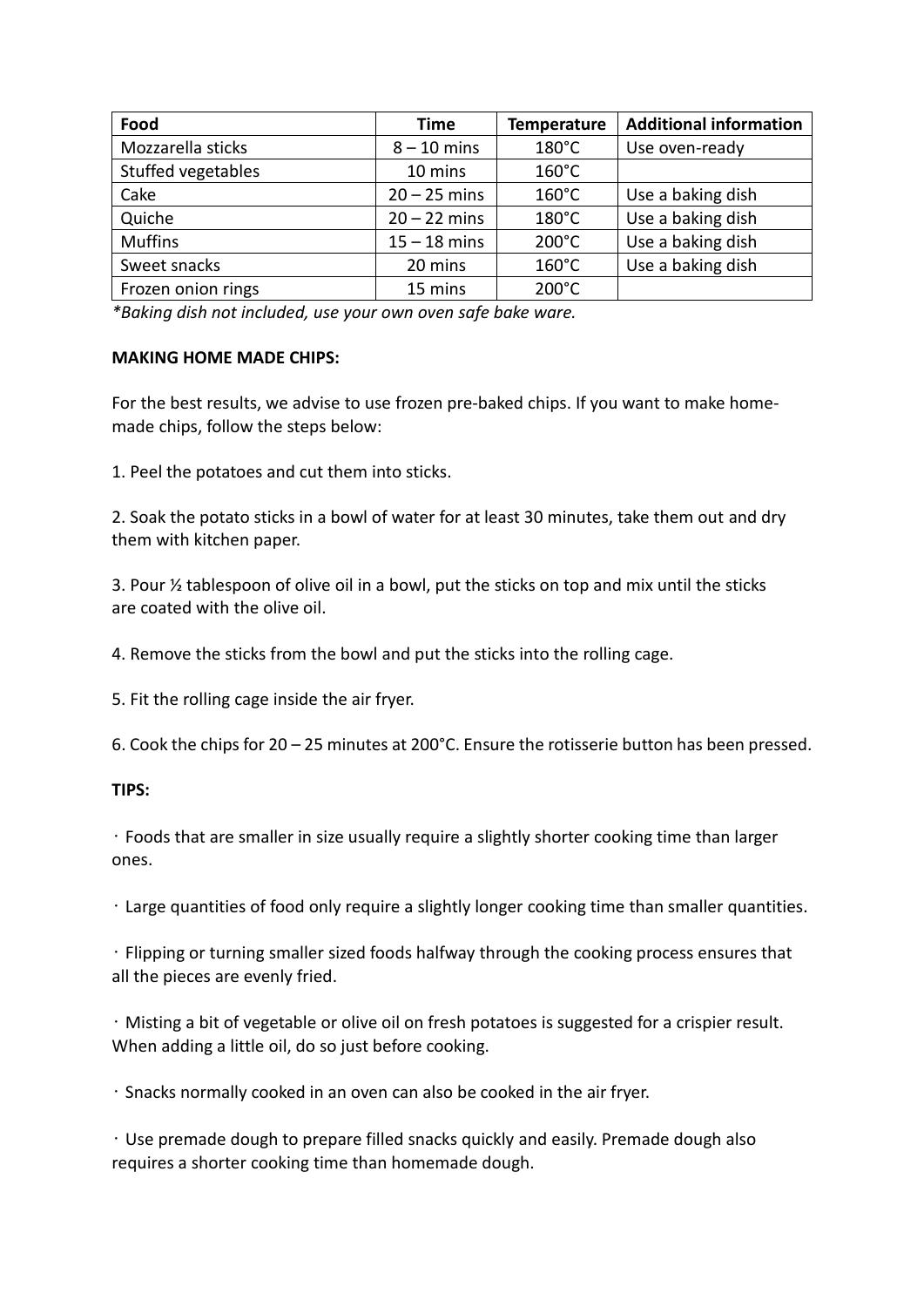#### **TROUBLESHOOTING:**

| Problem                                                                        | Possible cause                                                                                    | Solution                                                                                                                                                                                          |  |
|--------------------------------------------------------------------------------|---------------------------------------------------------------------------------------------------|---------------------------------------------------------------------------------------------------------------------------------------------------------------------------------------------------|--|
| The air fryer<br>does not work.                                                | The appliance is not<br>plugged into the<br>mains power.                                          | Put the mains plug in an earthed wall<br>socket.                                                                                                                                                  |  |
| The food is not<br>done.                                                       | There is too much food<br>inside the rolling cage.                                                | Use smaller batches for more even<br>cooking.                                                                                                                                                     |  |
|                                                                                | The set temperature is too<br>low.                                                                | Increase the cooking temperature.                                                                                                                                                                 |  |
|                                                                                | The preparation time is<br>too short.                                                             | Increase the cooking time.                                                                                                                                                                        |  |
| The food is<br>unevenly fried in<br>the air fryer.                             | Certain types of food need<br>to be flipped over during<br>the cooking process.                   | Flip the ingredients during cooking.                                                                                                                                                              |  |
| Fried snacks arenot<br>crispy when they<br>come out of the air<br>fryer.       | You used a type of food<br>that is meant to be<br>prepared in a traditional<br>deep fryer.        | Use oven snacks or lightly brush some<br>oil onto the snacks for a crispier result.                                                                                                               |  |
| Chips and are not<br>cooked evenly.                                            | You did not soak the potato<br>sticks properly before<br>cooking.                                 | Soak the potato sticks in a bowl of<br>water for at least 30 minutes; take<br>them out and dry them with kitchen<br>paper.                                                                        |  |
|                                                                                | You did not use the right<br>potato type.                                                         | Use fresh potatoes and make sure they<br>stay firm during frying.                                                                                                                                 |  |
| Fresh potato chips<br>arenot crispy when<br>they come out of<br>the air fryer. | The crispiness of the chips<br>depends on the amount of<br>oil and water in the<br>potato sticks. | Make sure you dry the potato sticks<br>properly before you coat them with oil.<br>Cut the potato into thinner sticks for a<br>crispier result.<br>Add slightly more oil for a crispier<br>result. |  |
|                                                                                | You are preparing greasy<br>ingredients.                                                          | Pay attention that the temperature<br>is under 180°C when you cook greasy<br>food in the air fryer.                                                                                               |  |
| White smoke<br>comes out of<br>the appliance.                                  | There is excess oil inside<br>the air fryer.                                                      | Wipe down the inside of the air fryer to<br>remove excessive oil and check the drip<br>tray.                                                                                                      |  |
|                                                                                | The accessories have<br>excess grease residue from<br>previous cooking.                           | Clean each accessory after use.                                                                                                                                                                   |  |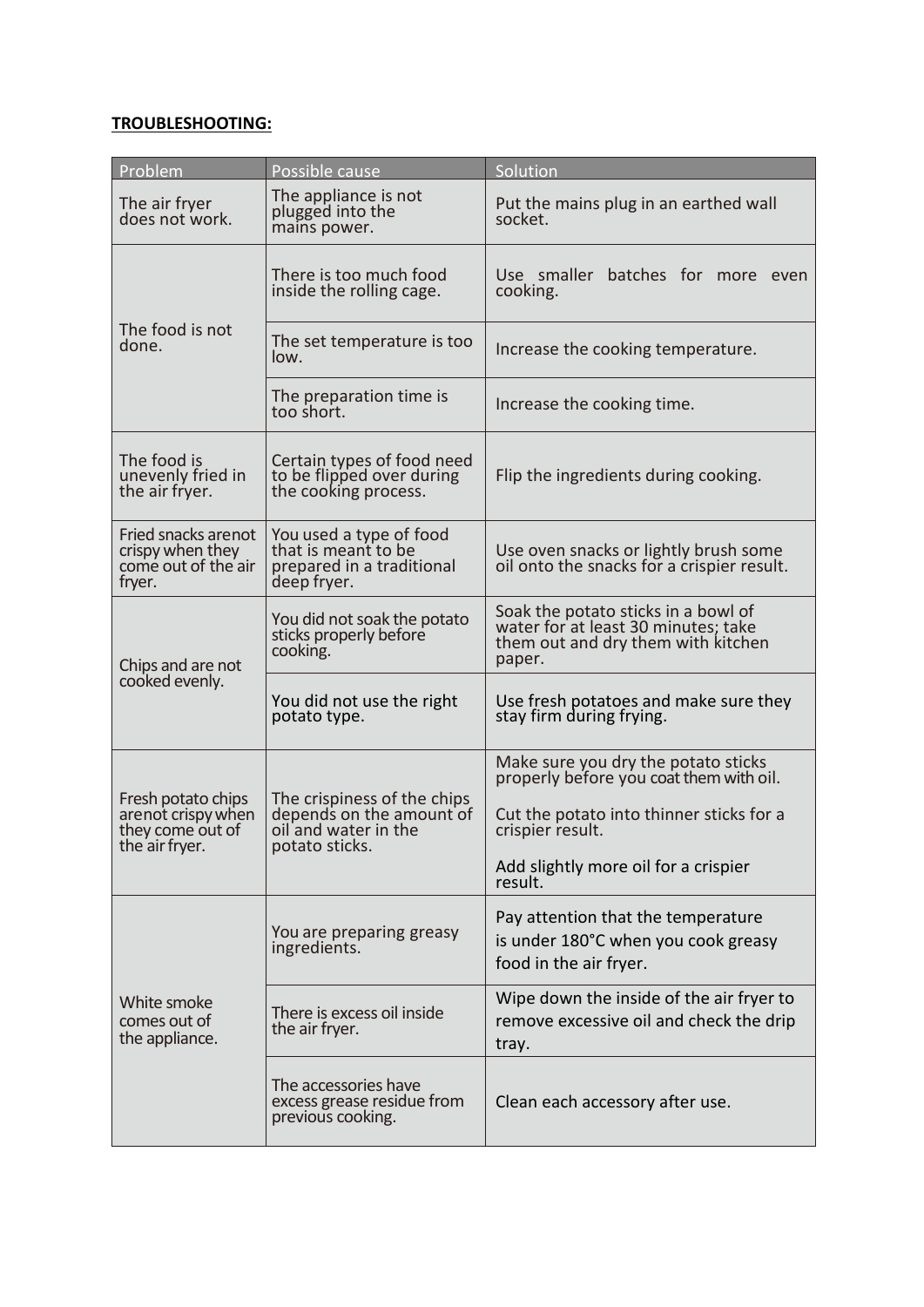#### **FREQUENTLY ASKED QUESTIONS:**

#### *1. Can I prepare foods other than fried dishes with my air fryer oven?*

You can prepare a variety of dishes including steaks, chops, burgers, and baked goods.

#### *2. Is the air fryer oven good for making or reheating soups and sauces?*

Never cook or reheat liquids in the air fryer oven.

#### *3. What do I do if the air fryer oven shuts down while cooking?*

As a safety feature, the air fryer oven has an automatic shut-off device that prevents damage from overheating. Unplug and allow the appliance to cool down completely. Plug back in and restart with the power button.

#### *4. Does the air fryer oven need time to heat up?*

Preheating is needed when you are cooking from a cold start, add 3 minutes to the cooking time to compensate for this.

#### *5. Is it possible to shut off the air fryer oven at any time?*

Press the power button once or open the door to pause the cooking process.

#### *6. Can I check the food during the cooking process?*

You can open the door to pause the cooking process and flip the food on the mesh racks, if needed, to ensure even cooking. The cooking time and temperature will resume where it left off once the door is securely closed again.

#### *7. Is the air fryer oven dishwasher safe?*

Only the accessories are dishwasher safe. The appliance itself containing the heating coil and electronics should never be submersed in liquid of any kind or cleaned with anything more than a hot, moist cloth or nonabrasive sponge, with a small amount of mild detergent.

#### *8. What happens if the air fryer oven still does not work after I have tried all the troubleshooting suggestions?*

Please contact our customer service team.

#### **CLEANING AND MAINTENANCE:**

**Note:** Unplug the appliance and allow it to cool down completely before handling, cleaning or storing.

- Wash all the accessories in warm soapy water after use.
- All the included accessories are also dishwasher safe.
- The removeable door is not dishwasher safe.
- The inside of the air fryer can be cleaned with hot water, a mild detergent and a nonabrasive sponge.

• Wipe the outer housing body with a soft, damp cloth. Do not use detergents or cleaners on the outside of the appliance.